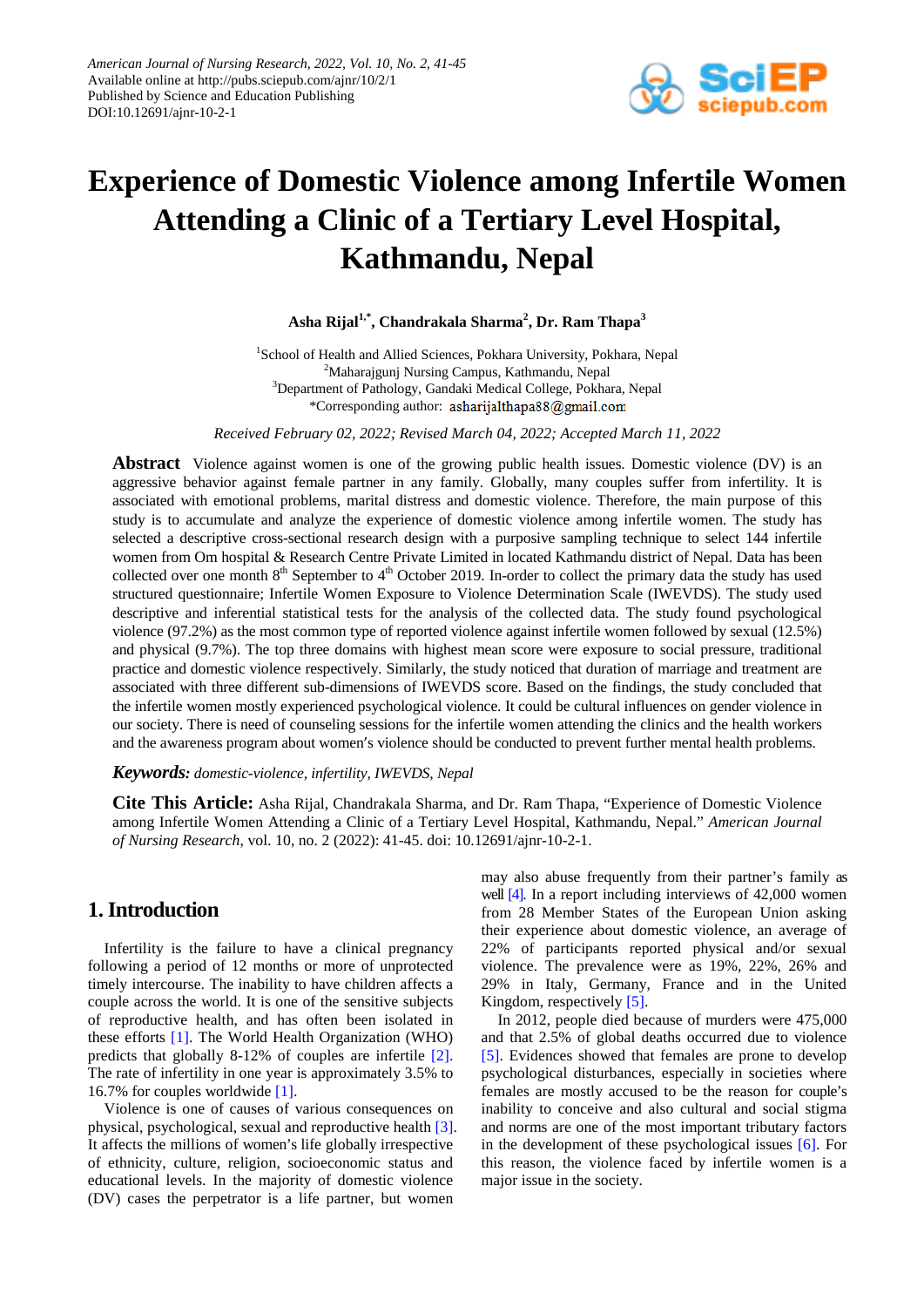In Nepal, more than 1 in 5 women (22%) have ever experienced physical violence since age 15. The most common perpetrator of physical violence among ever married women is a current husband (84%). Seven percent of women have ever experienced sexual violence. The prevalence of Intimate Partner Violence (IPV) in women was 25% whereas that of non-partner sexual violence has not been reported yet [\[7\].](#page-4-6) Even though there has been numerous research done about domestic violence, there was a lack of evidence regarding the violence against infertile women. Therefore, considering the importance of the issue and its adverse effects among this vulnerable group, the researcher was interested to conduct the study on domestic violence among the infertile women.

# **2. Methods and Methodology**

A descriptive cross -sectional research design was used to find out experience of domestic violence among infertile women attending in clinic of a tertiary level hospital. The study population was infertile women of reproductive age group 15-49 years diagnosed by the gynecologist attending OPD clinic in Om hospital & research centre. The purposive sampling technique was adopted for the selection of the sample who came to In Vitro fertilization (IVF) clinic for treatment and management of infertility. After confirming the diagnosis by checking OPD card, interview was carried out in a private room for the respondents those who willing to participate. The total 144 participants were included for final analysis. A study conducted at Hospital a family health survey 3, India found 21% of infertile women had violence [\[8\].](#page-4-7) Thus based on this prevalence, with 95% confidence interval with 7% allowable error, sample size estimation was done. Using the formula  $n = z^2 pq/d^2$ , we arrived at a sample size of 131 by adjusting additional 10% non-response rate. Hence, final sample was increased to 144.

The structured questionnaire was adopted by the researcher from the Infertile Women's Exposure to Violence Determination Scale (IWEVDS). This scale was developed by Onat, 2014 [\[9\].](#page-4-8) The content validity of the instrument was ascertained by consultation with peers, research advisors and subject matter experts. The instrument was pretested in 20 (10 % of 144) sample at Nidan Hospital, Pulchowk, Kathmandu. Reliability of the instrument was tested through SPSS-22 version, the chronebach's alpha score r=0.79. The interview schedule had three parts consisting of socio-demographic characteristics, fertility specific characteristics and the IWEVDS structured interview questionnaire composed of 5 Domain subscale: (Domestic, social pressure, punishment, exposure to traditional practices and exclusion domain) (Statements 1-31). The questions appear in a 5-point Likert- type scale format with answer as follows: never  $(1)$ , rarely  $(2)$ , sometimes  $(3)$ , mostly  $(4)$ , and always (5). The minimum score that can be attained from the scale was 31, while the maximum was 155. A higher score on the scale means more exposure to violence. Furthermore, the researcher added types of violence

(Physical, Psychological, Sexual and Economic violence) were measured from 31 statements of this tool. Those who had responded of any below mentioned categorization statements belonged to such type of violence. If respondents answered "Never" to any physical, psychological, sexual and economic violence it considered as not having experience of domestic violence whereas, if respondents answered (rarely, sometimes, mostly and always) considered as having domestic violence. Afterward, total violence scores were calculated and further classified into high violence and low violence. Data were collected over one month from 8<sup>th</sup> September to  $4<sup>th</sup>$  October 2019 after getting ethical approval (Ref 160/ (6-11) E2 076/077 from the Institutional Review Committee (IRC) of Tribhuwan University, Institute of Medicine. Administrative approval for data collection was taken from Om hospital research centre (P) Ltd., by submitting the letter from Pokhara Nursing Campus. Written informed consent was taken from each participant before data collection by explaining the purpose of the study. Confidentiality and Anonymity were maintained throughout the study, using code number instead of respondent name and using the information only for the study purpose respectively. Respondent's dignity was maintained by giving the right to reject or discontinue the research study at any time without penalty.

Data were edited, coded and entered into the software EPI-DATA 3.1 and export to IBM SPSS-16 version. Data were summarized using descriptive statistics (as frequency, percentages, mean, standard deviation,) and inferential statistics (Pearson Chi-square test).

#### **3. Results**

The socio-demographic characteristics of the infertile women participating in this study and their spouses are given in [Table 1.](#page-2-0) The mean age of participants was  $29.7(\pm 5.09)$ , while the mean age of their spouses was 33  $(\pm 5.14)$ . It was found that 27.4 % of the participants were completed high school level and 50 % were homemaker. When the spouses were evaluated, 22.5% were found to be Secondary school completes and postgraduates both, 25% were worked in non-government service and 25% smoked. The majority of the respondents (70.8%) were from joint family.

[Table 2](#page-2-1) exhibits that 52.8 percent of respondents had marriage duration less than 7 years and most of them (81.3%) had primary infertility. Among secondary infertility respondents, 51.8 percent had a daughter. Similarly, 66 percent of respondents had two years and above duration of infertility. Likewise, fifty nine percent of respondents stated the problem of fertility was female factor.

Treatment related information of Infertility is given in [Table 3.](#page-2-2) Majority (83.3%) of women received treatment of infertility. Regarding the current medicine used, most of them (95%) used medicine for the treatment of infertility. In concern to reasons behind no treatment 33.3 percent of respondents had waited for spontaneous conception. Similarly, 64.2 percent of respondents had taken treatment more than 12 months.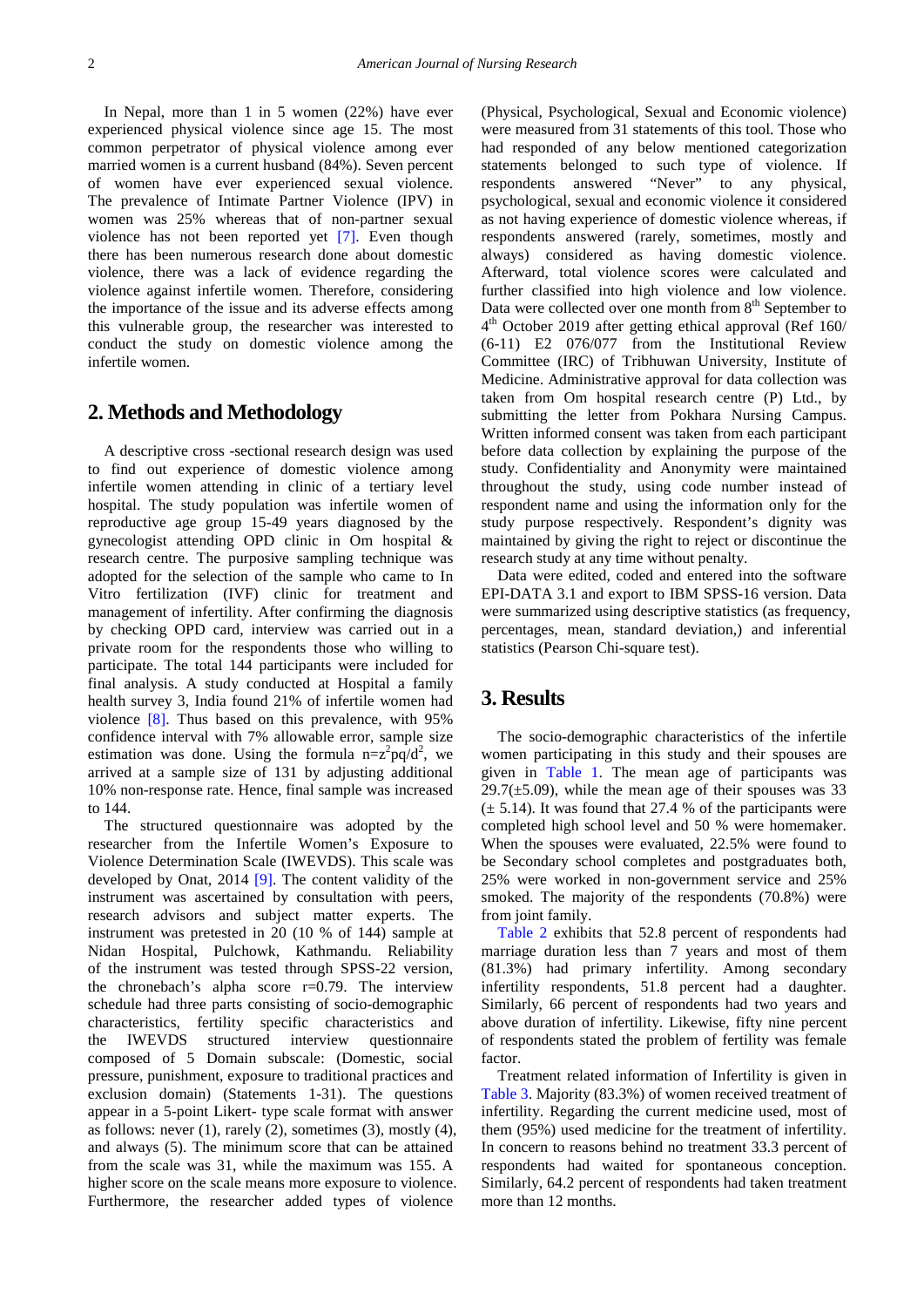**Table 1. Socio-demographic Characteristics of the Infertile women and their spouses (n=144)**

<span id="page-2-0"></span>

| <b>Characteristics</b>               | <b>Number</b>     | Percentage |
|--------------------------------------|-------------------|------------|
| <b>Age in years</b>                  |                   |            |
| Mean age                             | $29.7(\pm 5.09)$  |            |
| Spouse Mean age                      | $33.5 (\pm 5.14)$ |            |
| <b>Educational status</b>            |                   |            |
| Primary school level                 | 27                | 18.7       |
| Secondary school level               | 30                | 20.8       |
| High school level                    | 39                | 27.1       |
| <b>Bachelor</b> level                | 26                | 18.1       |
| Post graduate degree                 | 22                | 15.2       |
| Occupation                           |                   |            |
| Homemaker                            | 72                | 50.0       |
| Self employed                        | 31                | 21.5       |
| Non-government employee              | 22                | 15.3       |
| Government employee                  | 12                | 8.3        |
| Others                               | 7                 | 4.8        |
| Spouses' educational status          |                   |            |
| Primary school level                 | 22                | 15.3       |
| Secondary school level               | 32                | 22.2       |
| High school level                    | 31                | 21.5       |
| <b>Bachelor</b> level                | 27                | 18.8       |
| Post graduate degree                 | 32                | 22.2       |
| Occupation                           |                   |            |
| Non-government employee              | 36                | 25.0       |
| Self employed                        | 33                | 22.9       |
| Government employee                  | 27                | 18.8       |
| Abroad                               | 21                | 14.6       |
| Unemployment                         | 15                | 10.4       |
| Labour                               | 12                | 8.3        |
| <b>Alcohol consumption by spouse</b> |                   |            |
| No                                   | 108               | 75.0       |
| Yes                                  | 36                | 25.0       |
| <b>Type of family</b>                |                   |            |
| Joint                                | 102               | 70.8       |
| Nuclear                              | 42                | 29.2       |

**Table 2. Fertility related Characteristics of the Infertile women (n=144)**

<span id="page-2-1"></span>

| <b>Characteristics</b>         | <b>Number</b> | Percentage |  |  |
|--------------------------------|---------------|------------|--|--|
| <b>Duration of marriage</b>    |               |            |  |  |
| $\leq$ 7 years                 | 76            | 52.8       |  |  |
| $>7$ years                     | 68            | 47.2       |  |  |
| <b>Type of Infertility</b>     |               |            |  |  |
| Primary                        | 117           | 81.3       |  |  |
| Secondary                      | 27            | 18.8       |  |  |
| Secondary infertility $(n=27)$ |               |            |  |  |
| Daughter                       | 14            | 51.8       |  |  |
| No live birth                  | 9             | 33.3       |  |  |
| Son                            | 4             | 14.8       |  |  |
| <b>Duration of infertility</b> |               |            |  |  |
| $\leq$ years                   | 49            | 34.0       |  |  |
| $>2$ years                     | 95            | 66.0       |  |  |
| <b>Problem of fertility</b>    |               |            |  |  |
| Female factor                  | 85            | 59.0       |  |  |
| Both partner                   | 26            | 18.1       |  |  |
| Unknown                        | 33            | 22.9       |  |  |

**Table 3. Treatment related Information of Infertility**

<span id="page-2-2"></span>

| <b>Characteristics</b>                           | <b>Number</b> | Percentage |  |
|--------------------------------------------------|---------------|------------|--|
| Received treatment of infertility (n=144)        |               |            |  |
| Yes                                              | 120           | 83.3       |  |
| N <sub>0</sub>                                   | 24            | 16.7       |  |
| Current treatment $(n=120)$                      |               |            |  |
| Medicine used                                    | 114           | 95         |  |
| Non-medicine used                                | 6             | 5          |  |
| Reasons behind no treatment* $(n=24)$            |               |            |  |
| Waiting for spontaneous conception               | 11            | 45.8       |  |
| Expensive medical procedure                      | 6             | 25.0       |  |
| Lack of fertility information                    | 4             | 16.6       |  |
| Family members lack of interest                  | 4             | 16.6       |  |
| Lack of support from family                      | 1             | 4.1        |  |
| History of failure in the treatment<br>procedure | 1             | 4.1        |  |
| Duration of treatment (n=120)                    |               |            |  |
| $\leq$ 12 months                                 | 43            | 35.8       |  |
| $>12$ months                                     | 77            | 64.2       |  |

**\***Multiple responses.

#### **Table 4. Types of Domestic violence experienced by Infertile women (n=144)**

<span id="page-2-3"></span>

| Types*                 | <b>Number</b> | <b>Percentage</b> |
|------------------------|---------------|-------------------|
| Physical violence      |               | 97                |
| Psychological violence | 140           | 97.2              |
| Sexual violence        |               | 12.5              |
| Economic violence      |               | 62                |

**\***Multiple responses.

|  | Table 5. Violence score of the Infertile women $(n=144)$ |  |  |  |
|--|----------------------------------------------------------|--|--|--|
|--|----------------------------------------------------------|--|--|--|

<span id="page-2-4"></span>

| <b>Scale</b>                | Mean | <b>SD</b> |
|-----------------------------|------|-----------|
| Overall domestic violence   | 60.0 | 20.02     |
| <b>Domains</b>              |      |           |
| Domestic violence           | 14.1 | 5.61      |
| Social pressure             | 15.1 | 7.00      |
| Punishment                  | 10.7 | 3.99      |
| <b>Traditional practice</b> | 14.3 | 3.72      |
| Exclusion                   | 5.7  | 2.70      |

[Table 4](#page-2-3) reveals 9.7 percent of respondents had experienced physical violence; majority (97.2%) had psychological, 12.5 percent had sexual violence and 6.2 percent of respondents had economic violence.

Violence score of the infertile women is provided in [Table 5.](#page-2-4) It shows that infertile women had overall domestic violence with (M=60, SD=20.02), while subdomains included domestic violence (M=14.1, SD=5.61), social pressure  $(M=15.1, SD=7.00)$ , punishment  $(M=10.7,$ SD=3.99), exposure to traditional practice (M=14.3,  $SD=3.72$ ) and exclusion domain  $(M=5.7, SD=2.70)$ respectively.

[Table 6](#page-3-0) shows that social pressure domain was significant association with duration of marriage  $(p=000)$ , duration of treatment (*p*=.o33). Exposure to traditional practice among infertile women was found to have significant association with duration of marriage (*p*=.036) and duration of treatment (*p*=.000). Similarly, exclusion domain was significant association between duration of marriage  $(p=.000)$  and duration of treatment  $(p=.023)$ .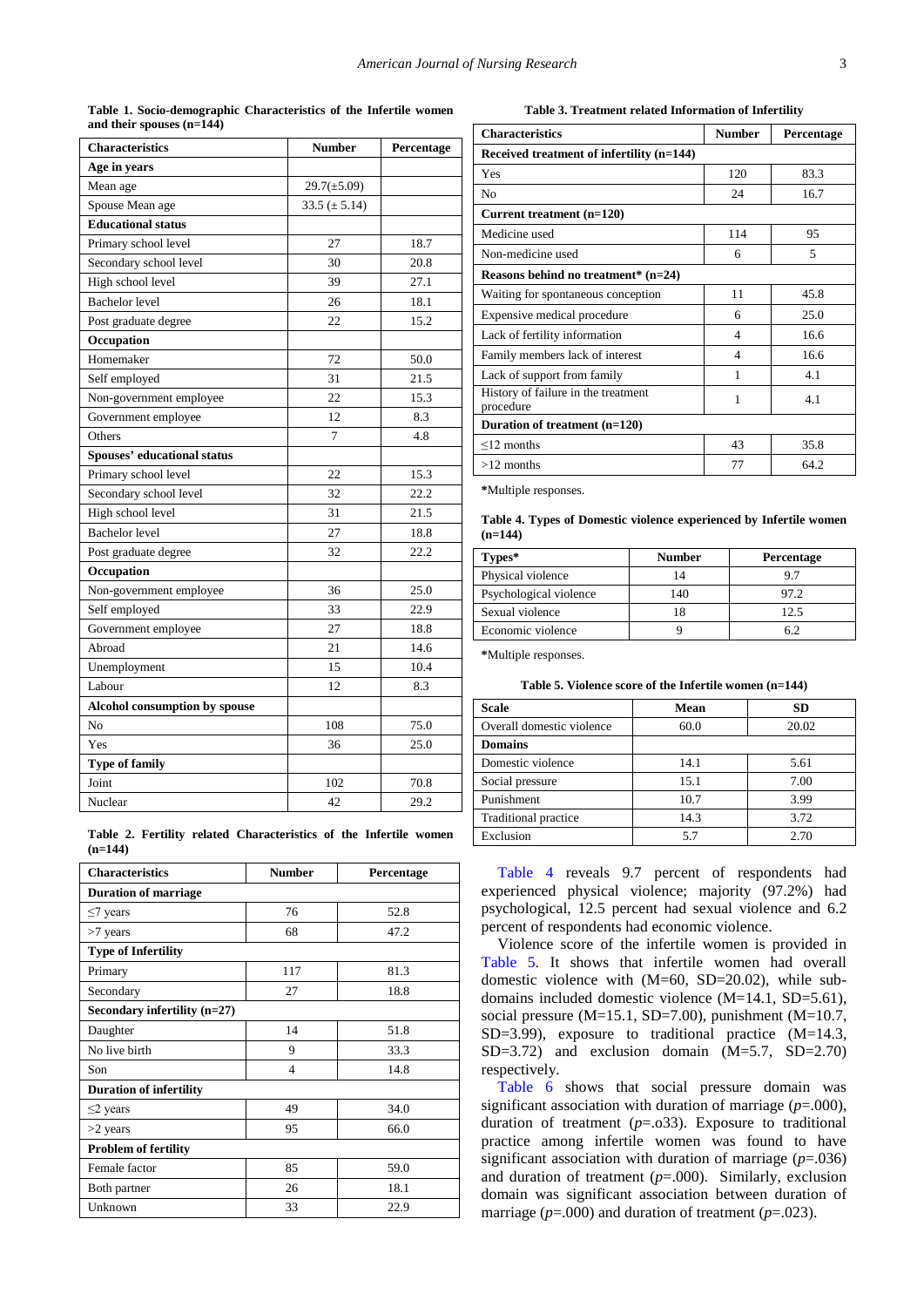**Table 6. Association between various domain and Fertility specific Characteristics of the Infertile women (n=144)**

<span id="page-3-0"></span>

| <b>Characteristics</b>       | <b>Domains</b>              |                                     |          |                 |
|------------------------------|-----------------------------|-------------------------------------|----------|-----------------|
|                              | Low $n$ (%)                 | High $n$ $\left(\frac{9}{6}\right)$ | $\chi^2$ | <i>p</i> -value |
| <b>Duration of marriage</b>  | <b>Social pressure</b>      |                                     |          |                 |
| $\leq$ 7 years               | 73(96.1)                    | 3(3.9)                              | 27.824   | $.000*$         |
| $> 7$ years                  | 41(60.3)                    | 27(39.7)                            |          |                 |
| <b>Duration of treatment</b> |                             |                                     |          |                 |
| $\leq$ 12 months             | 38 (88.4)                   | 5(11.6)                             | 4.543    | $.033*$         |
| $>12$ months                 | 55 (71.4)                   | 22(28.6)                            |          |                 |
| <b>Duration of marriage</b>  | <b>Traditional practice</b> |                                     |          |                 |
| $\leq$ 7 years               | 43(61.8)                    | 29(38.2)                            | 4.384    | $.036*$         |
| $>$ 7 years                  | 53(77.9)                    | 15(22.1)                            |          |                 |
| <b>Duration of treatment</b> |                             |                                     |          |                 |
| $\leq$ 12 months             | 22(51.2)                    | 21(48.8)                            | 13.874   | $.000*$         |
| $>12$ months                 | 64(83.1)                    | 13(16.9)                            |          |                 |
| <b>Duration of marriage</b>  | <b>Exclusion</b>            |                                     |          |                 |
| $\leq$ 7 years               | 71 (93.4)                   | 5(6.6)                              | 13.041   | $.000*$         |
| $> 7$ years                  | 48(70.6)                    | 20(29.4)                            |          |                 |
| <b>Duration of treatment</b> |                             |                                     |          |                 |
| $\leq$ 12 months             | 40(93.0)                    | 3(7.0)                              | 5.140    | $.023*$         |
| $>12$ months                 | 59 (76.6)                   | 18 (23.4)                           |          |                 |

\**p*-value significant at <.05, *χ²* Pearson Chi-square Test.

# **4. Discussion**

This study was designed to assess the status of DV among infertile women and association between different domains of selected variables among 144 infertile women who participated in the study.

The socio-demographic characteristics of the infertile women revealed average age of the respondent was 29.7 years. This is similar with other authors, where the mean age of women was 31.6 years  $[10]$ . In this study, less than two thirds (65.3%) were within the age group 26-35 years. Similarly, more than one fourth (27.1%) of the infertile women completed higher school level. In the present study, it was found that infertility was 50 percent among homemaker. In contrary to this finding National Family Health Survey (NFHS) data showed that working women are 20 percent more likely to be infertile compared to nonworking women [\[11\].](#page-4-10)

In the present study, 66 percent of respondents had above two years duration of infertility however, different result was obtained in Turkish study that more common in women who have been infertile for two years and below [\[12\].](#page-4-11) The findings of this study showed in the reason behind not taking treatment, 45.8 percent of the respondents were waited for spontaneous conception. Consistence with this common type finding, a study conducted in India the common reason for not taking treatment among infertile women was economic hardship as well as waited for spontaneous contraception [\[11\].](#page-4-10)

The present study findings revealed that the infertile women's' reported domestic violence resulted in mean score on IWEVDS of 60. In contrary to this study finding, higher IWEVDS score was observed in infertile women of Turkey (120.04) [\[4\].](#page-4-3) Another study conducted in Iran among the infertile women showed score on IWEVDS of  $(87.47)$  [\[13\],](#page-4-12) Egypt  $(73)$  [\[14\].](#page-4-13) However, a study conducted in Turkish women showed minimum score as of 38.74 [\[15\].](#page-4-14) Similarly, IWEVDS score was obtained in infertile women in Istanbul, Turkey (55.90) [\[13\].](#page-4-12) Such type of

variation among different population might be due to difference in false beliefs, values and cultural norms, as these factors play an important role in violence among infertile women.

According to present study, psychological violence (97.22%) was found to be the most common type of reported violence against infertile women followed by sexual (12.5%) and physical (9.7%). A similar pattern was observed in infertile Iranian women where psychological violence was reported in 85.5 percent followed by sexual (28.2%) and physical (25.9%) [\[16\].](#page-4-15) Apart from this, various authors also have reported psychological violence as most common type in Turkish [\[17\]](#page-4-16) (62%) and Pakistani [\[2\]](#page-4-1) (60.8%) infertile women. In this study, most of the respondents were not working and belong to joint family. This study also revealed that most of the respondents (93.7%) were exposed to curious question such as "when will you give a birth?"It is believed that infertile women may have psychological stress by people around them when they are frequently asked about the time of childbearing. This might be a major factor for obtaining higher incidence of psychological violence among infertile women. In the present study, 6.25 percent of infertile women were exposed to economic violence, which was considered as least common type. Whereas, in Turkish study economic violence was comparatively higher (19%) and showed sexual violence (6%) as least common [\[17\].](#page-4-16)

## **5. Conclusion**

Based on the study findings, it concludes that the respondents mostly experience psychological violence. According to the IWEVDS mean score top three domains with highest scales are exposure to social pressure, traditional practice and domestic violence domains. Likewise, study shows that infertile women with longer duration of marriage forced in exposure to traditional practices, exclusion and social pressure at higher rates.